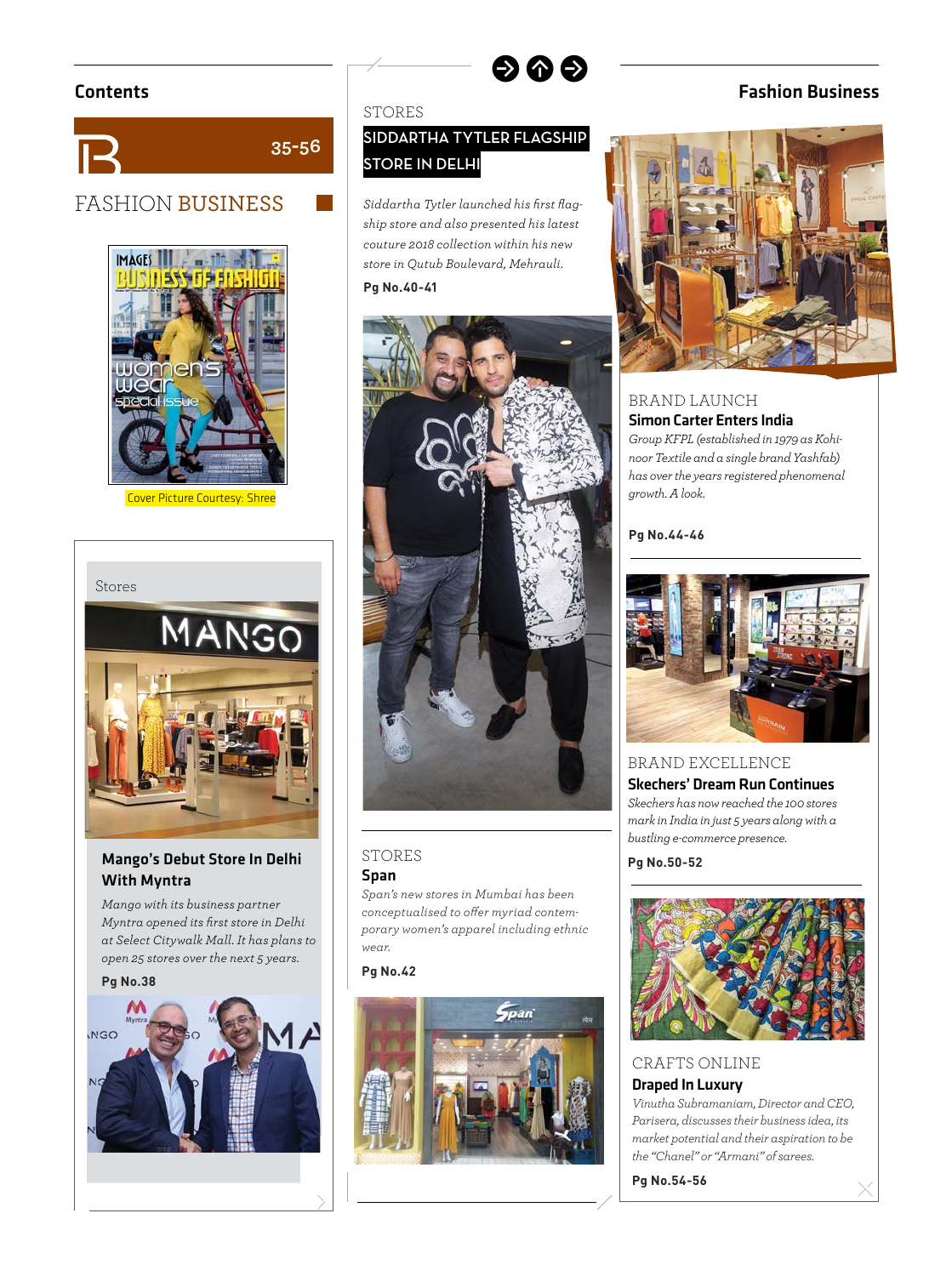## Contents





# FASHION RETAIL



#### LEADER TALK

#### Women's Ethnic Wear In India

A thorough look at the trends in vogue in the ethnic wear segment in India,

#### LEADER TALK

**Pg No. 68-72**

#### Women's Western-Top Market Trends

India has witnessed consistent evolution of western wear and the market is growing by the day. Images BoF takes a look at the market trends.

**Pg No. 74-78**

#### IN FOCUS

#### Going The Fusion Way

The emergence of fusion wear has revolutionised the Indian Fashion industry. An overview on the dynamics of this category.

#### Pa No. 80-85



#### **BRAND WATCH**

- 86 AND<br>88 Beins
- 88 Being Human<br>90 B:Kind
- 90 B:Kind<br>91 Chic by
- 91 Chic by Chaitali Biplab<br>92 Ethnicity

 $\bigcirc$ 

 $\ddot{\textbf{Q}}$ 

- **Ethnicity**
- 94 Global Desi 95 Identiti
- 96 Kalki Fashion
- 101 Marks & Spencers
- 102 Mineral
- 103 Mohey
- 104 Neerus
- 106 Sara J
- 107 Shree
- 108 Study By Janak
- 110 Taneira<br>111 Vala's
- Vala's
- 112 Zink London



#### ONLINE

#### Women's Wear Online

 Presenting an overview on the growth factors, consumption behaviour, key markets and innovations.

#### **Pg No. 114-118**

#### CATEGORY WATCH

#### Denims Are ForeverThe women's denim market in India has expanded tremendously over the years and is registering a spike in both volumes as well as sales.

#### Pa No. 120-123 **Pg No. 120-123**

#### CATEGORY WATCH

Innerwear Gets Emotional Five of the most popular lingerie brands, Triumph, Clovia, Candyskin, PrettySecrets and Swee talk to IMAGES BoF about the evolving market trends.

**Pg No. 124-127**



Fashion Retail

#### RESEARCH

# **INDIAN WOMEN'S WEAR MARKET**

*Technopak sizes the market, pinpoints the key segments and outlines the teeming opportunities.* 

#### **Pg No.60-66**

#### CATEGORY WATCH

#### Creating A Market For Leggings

As the leggings industry is gradually getting organised and demanding more dedicated shelf-space, a pool of opportunities emerge in this segment.



#### NEW COLLECTIONS

130 SOCH 131 SATVA 132 FOREVER 21 135 DUKE 136 CRUSOE